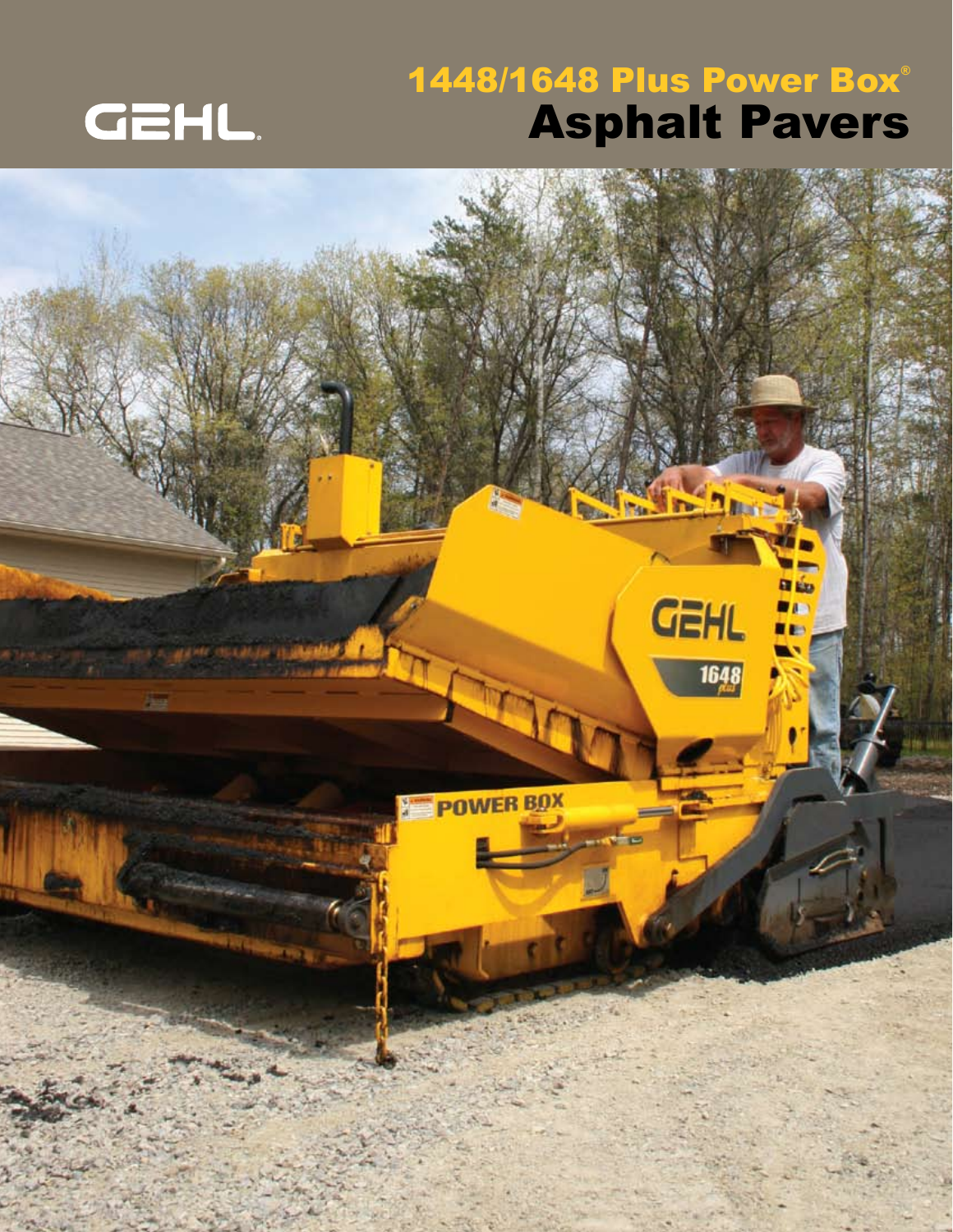

# Quality Paves. More Business.

Power Box® Asphalt Pavers deliver what paving professionals need most: a quality paving job, which leads to repeat business and referrals.

Designed to handle all kinds of commercial and municipal applications, these machines really perform for the contractors who make their living from the platform of a paver.

- Paving widths from 4\* to 13 feet *(\* with cut-off plates and baffles)*
- Paving depths adjustable to 6 inches
- Fully heated, fully extendable, free-floating screeds
- Reduced engine noise from previous models
- Left- and right-hand operating controls
- Excellent visibility due to low backwall design
- Speeds as high as 130 FPM

#### FEATURES

Offering all these benefits and versatility, a paver from Gehl will excel in a number of areas. Compared to the competition, the Power Box® line doesn't just excel, it leads.

It even has the ability to pave on side grades. Check out these features, which make pavers from Gehl the right choice for today's contractors.



Redesigned hydraulic hose-routing system and three test ports make diagnostic access fast and clean. An engine access panel allows unobstructed access to the alternator and starter.

The direct-drive track design is self-cleaning, and adjusts tension with a hydraulic cylinder. The track design is resistant to slipping, providing versatility in different sub-base conditions.

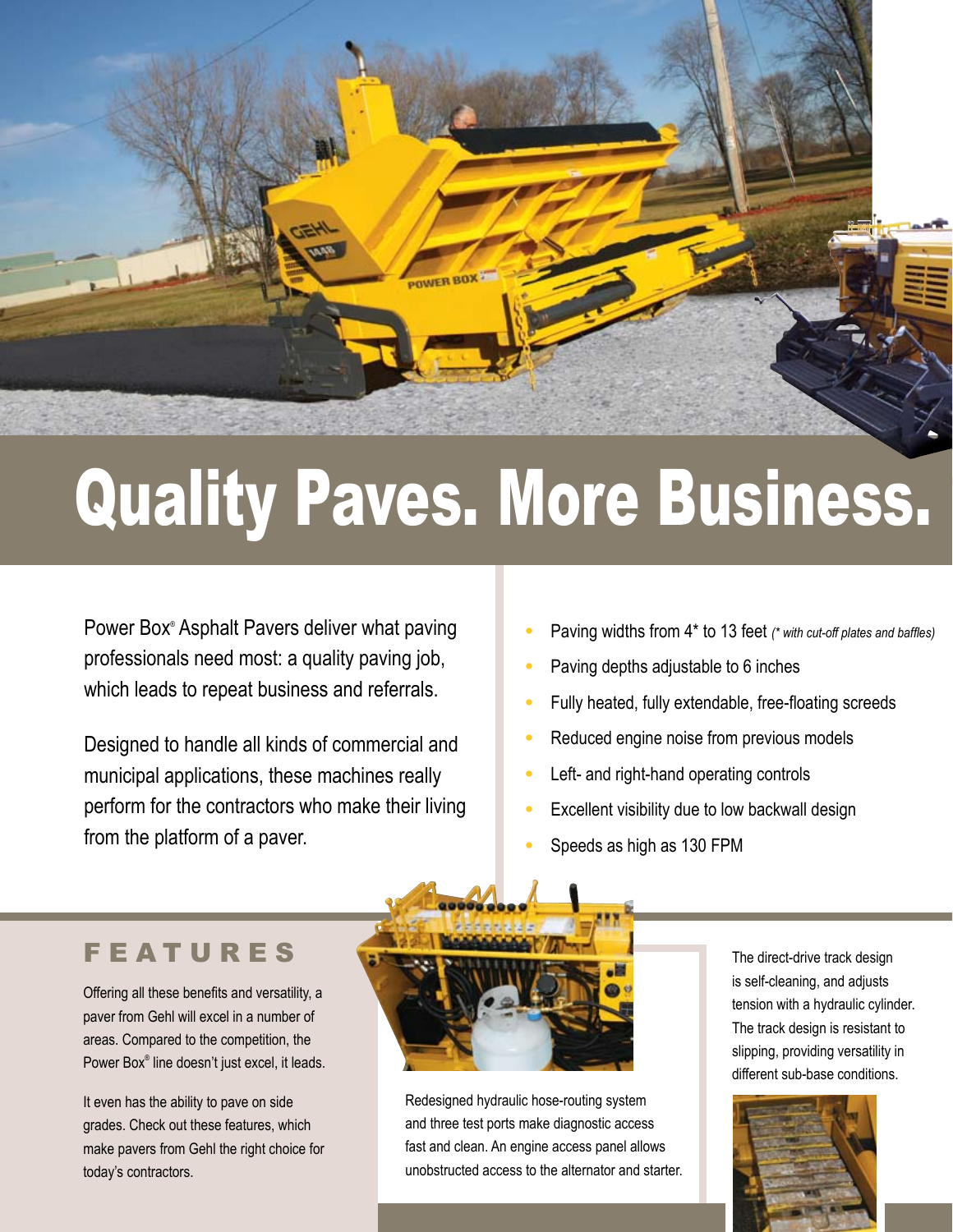#### RAISING THE BAR HIGHER: THE 1648 PLUS PAVER

#### • Yanmar direct-injection 48 hp diesel engine

• Screed Heating – dual propane system is used to heat the screed

- Added stability front counterweight provides more stability
	- Variable speed control infinite control over travel speed, matching any paving condition
		- **Asphalt hopper front lip** retains asphalt in the hopper, eliminating unwanted spillage
		- **Excellent service access engine** can be serviced from both sides, and provides easy access to hoses and other components for simple maintenance

MODELS 1448 Plus 1648 Plus

## **GEHL**

#### SETTING THE STANDARD: THE 1448 PLUS PAVER

- Yanmar direct-injection 36 hp diesel engine smooth running, quiet engine with easy starting to below 40 degrees Fahrenheit
- **Screed Heating Capability an exhaust diverter** valve allows the operator to choose between exhaust heating the screed or routing the exhaust through the muffler, a propane heated screed is optional
- **Warning Alarms** electronic module features visual and audible warning alarms
- **Excellent service access engine can be serviced** from both sides, and provides easy access to hoses and other components for simple maintenance
- **Larger hydraulic cooler maintains safe operating** oil temperature in tough paving conditions



**GEHL** 

1648

Full-floating, adjustable and vibratory screeds are standard on the Power Box® Series. The 8' length and 13" width provide a solid foundation for smooth asphalt mats. Beyond 8 feet, the 1448 Plus utilizes a strike-off plate screed extension and the 1648 Plus utilizes a fully-heated wear plate.



**GEHL**  $\overline{AAB}$ 

> Independent hydraulically driven augers found on the screed extensions on the model 1648 Plus are efficient at moving material to the end of the extension, allowing for a "true" 13 foot paving experience.

POWER BOX